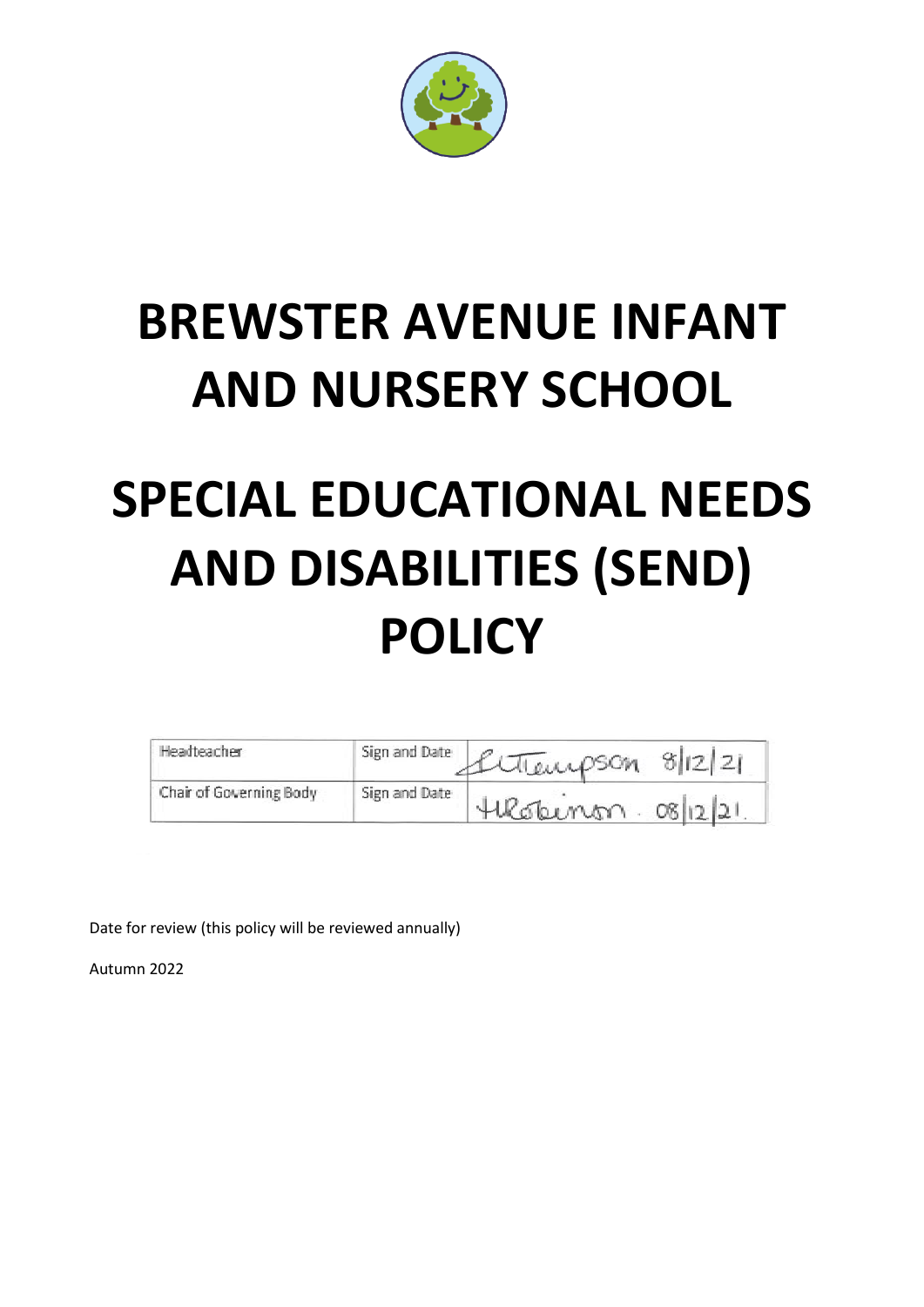

## **1 Introduction**

- 1.1 This policy was reviewed Autumn 2021
- 1.2 This school provides a broad and balanced curriculum for all children. The National Curriculum is our starting point for planning that meets the specific needs of individuals and groups of children. When planning, teachers set suitable learning challenges and respond to children's diverse learning needs. Some children have barriers to learning that mean they have special needs or disabilities and require particular action by the school.
- 1.3 These requirements are likely to arise as a consequence of a child having special educational needs. Teachers take account of these requirements and make provision, where necessary, to support individuals or groups of children and thus enable them to participate effectively in curriculum and assessment activities. Such children may need additional help or different help from that given to other children of the same age.
- 1.4 Children may have special educational needs either throughout or at any time during their school career. This policy ensures that curriculum planning and assessment for children with special educational needs takes account of the type and extent of the difficulty experienced by the child.
- 1.5 The Disability Discrimination Act identifies the fact that some pupils with disabilities may have learning difficulties that call for special educational provision. However, not all children defined as disabled will require this provision. A child with asthma or diabetes, for example, may not have special educational needs, but may still have rights under the Disability Discrimination Act. We will assess each child as required, and make the appropriate provision, based on their identified needs.

## **2 Aims and objectives**

- 2.1 The aims and objectives of this policy are:
	- To create an environment that meets the special educational needs of each child;
	- To ensure that the special educational needs of children are identified, assessed and provided for;
	- To make clear the expectations of all partners in the process;
	- To identify the roles and responsibilities of staff in providing for children's special educational needs;
	- To enable all children to have full access to all elements of the school curriculum;
	- To ensure that parents or carers are able to play their part in supporting their child's education; and
	- To ensure that our children have a voice in this process.

## **3 Educational inclusion**

- 3.1 In our school, we aim to offer excellence and choice to all our children, whatever their ability or needs. We have high expectations of all our children. We aim to achieve this through the removal of barriers to learning and participation. We want all our children to feel that they are a valued part of our school community. Through appropriate curricular provision, we respect the fact that children:
	- Have different educational and behavioural needs and aspirations;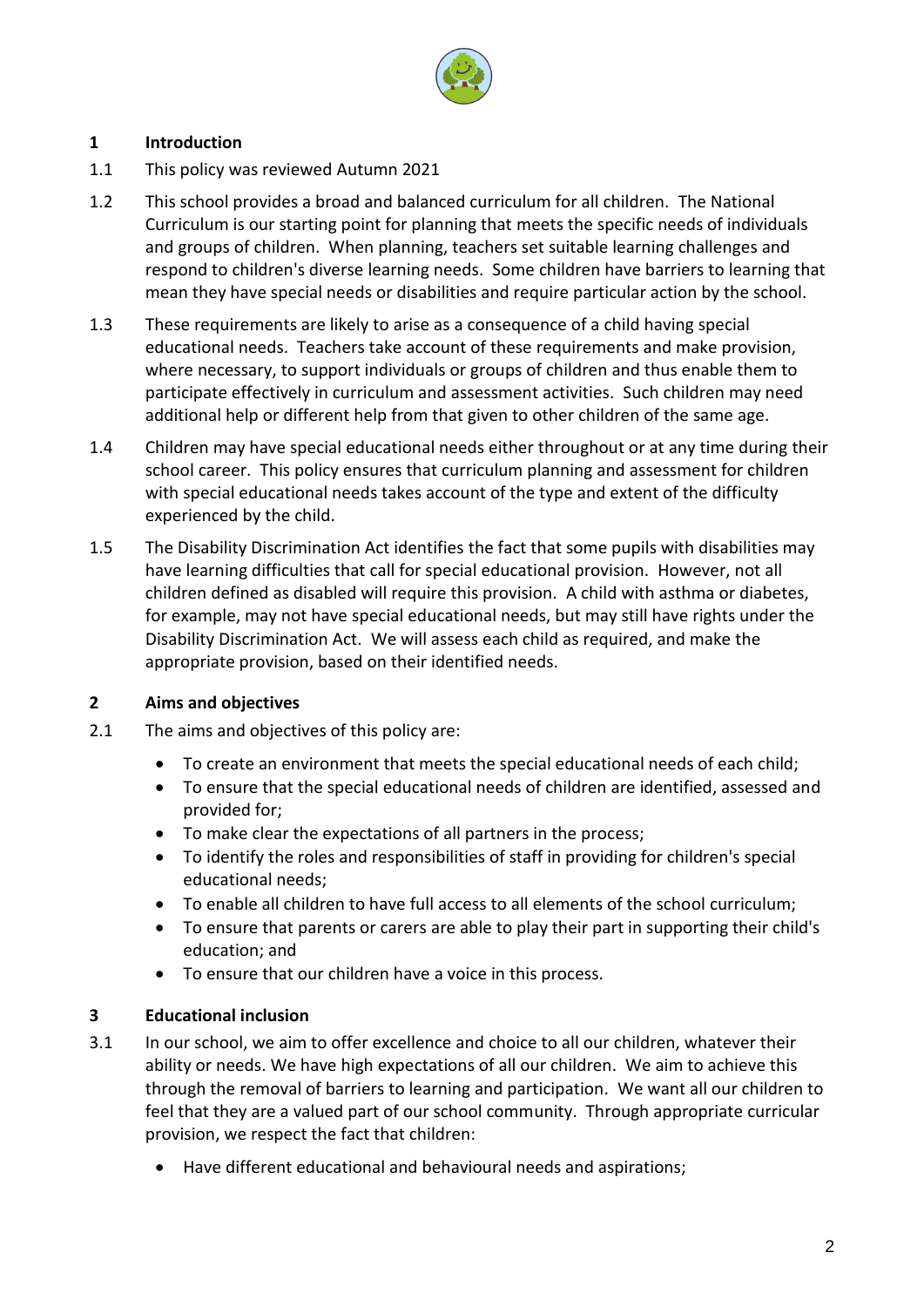

- Require different strategies for learning;
- Acquire, assimilate and communicate information at different rates; and
- Need a range of different teaching approaches and experiences.
- 3.2 Teachers respond to children's needs by:
	- Providing support for children who need help with communication, language and literacy;
	- Planning to develop children's understanding through the use of all their senses and of varied experiences;
	- Planning for children's full participation in learning, and in physical and practical activities;
	- Helping children to manage their behaviour and to take part in learning effectively and safely; and
	- Helping individuals to manage their emotions, particularly trauma or stress, and to take part in learning.

## **4 Special educational needs**

- 4.1 Children with special educational needs have learning difficulties that call for special provision to be made. All children may have special needs at some time in their lives. Children have a learning difficulty if:
	- They have significantly greater difficulty in learning than the majority of children of the same age; and
	- They have a disability which prevents or hinders them from making use of the educational facilities that are provided for other children of the same age.
- 4.2 Many of the children who join us have already been in early education. In many cases, children join us with their needs already assessed. All children are assessed when they enter our school, so that we can build upon their prior learning. We use this information to provide starting points for the development of an appropriate curriculum for all our children.
- 4.3 If our assessments show that a child may have a learning difficulty, we use a range of strategies that make full use of all available classroom and school resources. The child's class teacher will offer interventions that are different from or additional to those provided as part of the school's usual working practices. The class teacher will keep parents or carers informed and draw upon them for additional information. The Special Educational Needs Coordinator (SENCO), if not already involved, will become involved if the teacher and parents/carers feel that the child would benefit from further support. The SENCO will then take the lead in further assessments of the child's needs. The SENCO, where appropriate, will consult with other agencies to provide further support.
- 4.4 We will record, in an assess, plan, do, review document (ADPR) the strategies used to support the child. The APDR will show the short-term targets set for the child, and the teaching strategies to be used. It will also indicate the planned outcomes and the date for the plan to be reviewed. In most cases, this review will take place once a term.
- 4.5 The APDR will usually include recommendations from outside agencies such as the educational psychologist/occupational therapist/speech and language therapist.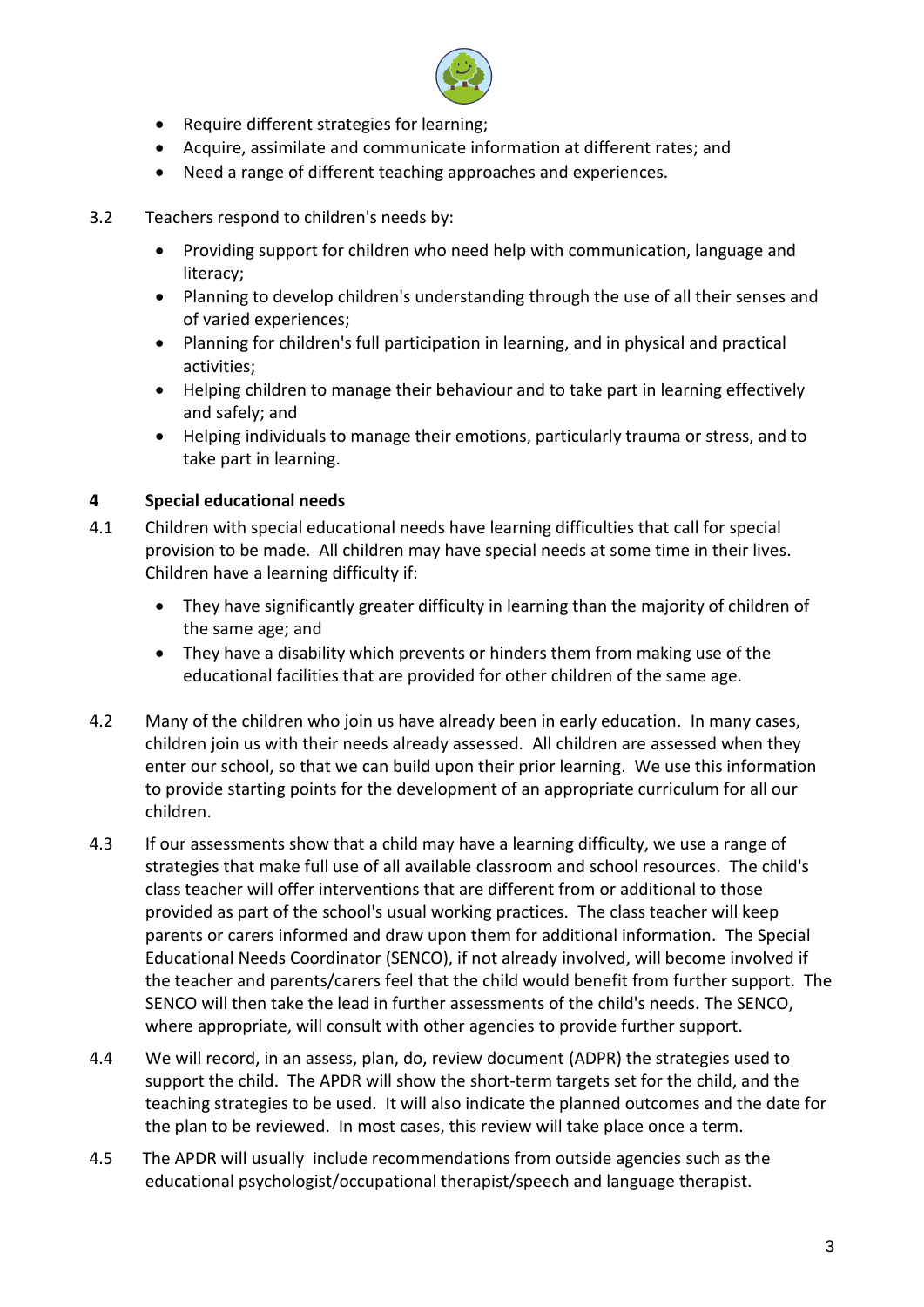

- 4.6 If the child continues to demonstrate significant cause for concern, a request for an Education Health Care Assessment will be made to the LA. A range of written evidence about the child will support the request.
- 4.7 In our school, the SENCO:
	- Manages the day-to-day operation of the policy;
	- Co-ordinates the provision for and manages the responses to children's special needs;
	- Supports and advises colleagues;
	- Oversees the records of all children with special educational needs;
	- Acts as the link with parents and carers;
	- Acts as the link with external agencies and other support agencies;
	- Monitors and evaluates the special educational needs provision, and reports to the governing body;
	- Manages a range of resources, both human and material, to enable appropriate provision to be made for children with special educational needs; and
	- Contributes to the professional development of all staff.

#### **5 The role of the governing body**

- 5.1 The governing body has due regard to the Code of Practice when carrying out its duties toward all pupils with special educational needs.
- 5.2 The governing body does its best to secure the necessary provision for any pupil identified as having special educational needs. The governors ensure that all teachers are aware of the importance of providing for these children. They consult the LA and other schools, when appropriate, and report annually to parents and carers on the success of the school's policy for children with special educational needs. The governing body ensures that parents or carers are notified of any decision by the school that SEN provision is to be made for their child.
- 5.3 The governing body has identified a governor to have specific oversight of the school's provision for pupils with special educational needs. The 'responsible person' in this school is the headteacher. The headteacher ensures that all those who teach a pupil with an Education Health Care plan are aware of the nature of the plan.
- 5.4 The SEN Governor ensures that all governors are aware of the school's SEN provision, including the deployment of funding, equipment and personnel.

#### **6 Allocation of resources**

- 6.1 The SENCO is responsible for the operational management of the specified and agreed resourcing for special needs provision within the school, including the provision for children with Education Health Care Plans.
- 6.2 The headteacher informs the governing body of how the funding allocated to support special educational needs has been employed.
- 6.3 The headteacher and the SENCO meet regularly to agree on how to use funds directly related to Education Health Care Plan.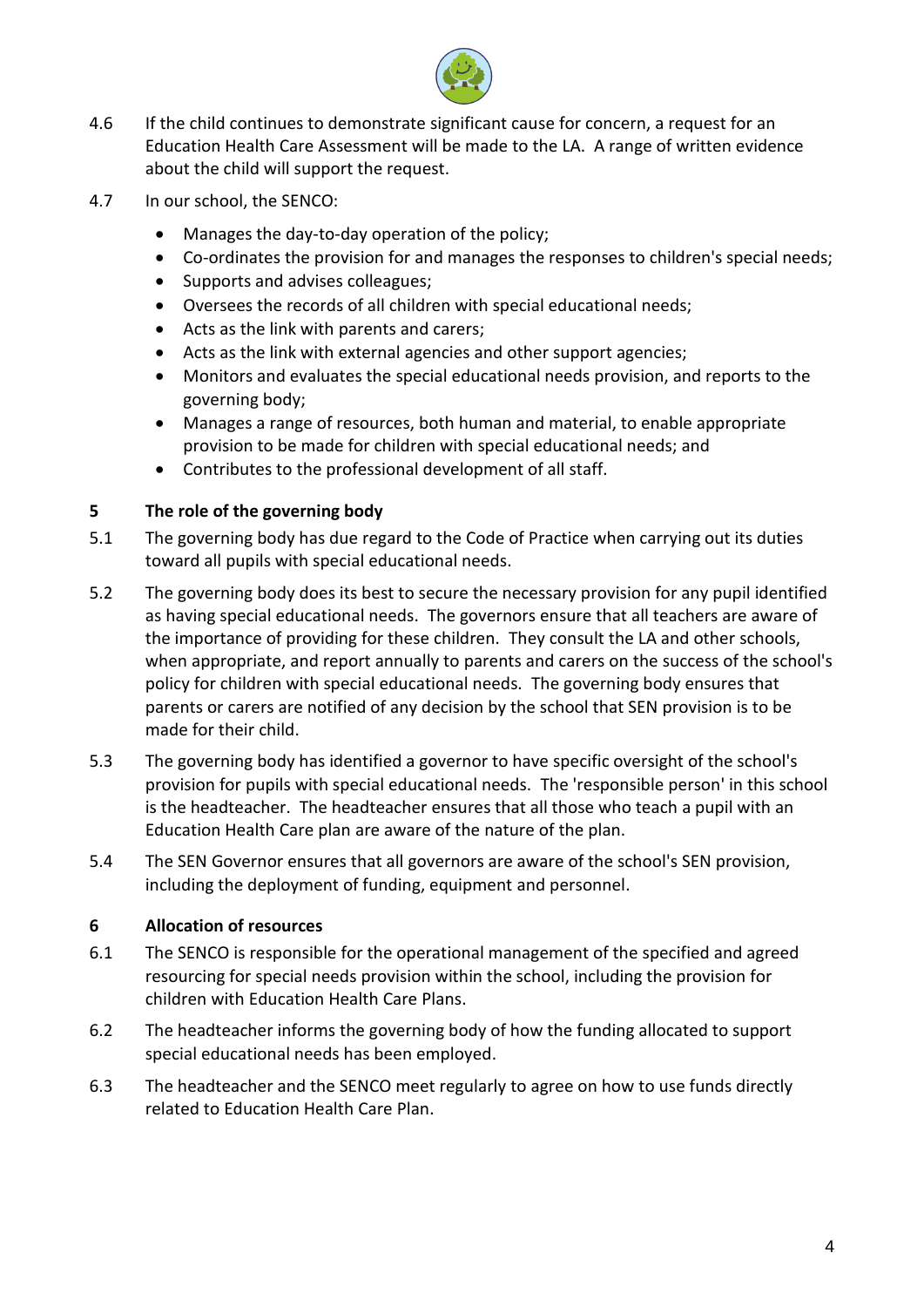

## **7 Assessment**

- 7.1 Early identification is vital. The class teacher informs the parents or carers at the earliest opportunity to alert them to concerns and enlist their active help and participation.
- 7.2 The class teacher and the SENCO assess and monitor the children's progress in line with existing school practices. This is an ongoing process.
- 7.3 The SENCO works closely with parents/carers and teachers to plan an appropriate programme of support.
- 7.4 The assessment of children reflects as far as possible their participation in the whole curriculum of the school. The class teacher and the SENCO can break down the assessment into smaller steps in order to aid progress and provide detailed and accurate indicators.
- 7.5 The LA seeks a range of advice before making an Education Health Care Plan. The needs of the child are considered to be paramount in this.

## **8 Access to the curriculum**

- 8.1 All children have an entitlement to a broad and balanced curriculum, which is differentiated to enable them to:
	- Understand the relevance and purpose of learning activities; and
	- Experience levels of understanding and rates of progress that bring feelings of success and achievement.
- 8.2 Teachers use a range of strategies to meet children's special educational needs. Sessions have clear learning objectives; we differentiate work appropriately, and we use assessment to inform the next stage of learning.
- 8.3 We support children in a manner that acknowledges their entitlement to share the same quality of learning experiences that their peers enjoy. Wherever possible, we do not withdraw children from the classroom. There are times, though, when to maximise learning, we ask the children to work in small groups, or in a one-to-one situation outside the classroom.

## **9 Partnership with parents and carers**

- 9.1 The school works closely with parents and carers in the support of those children with special educational needs. We encourage an active partnership through an ongoing dialogue with parents and carers. The home–school agreement is central to this. Parents and carers have much to contribute to our support for children with special educational needs.
- 9.2 The school prospectus contains details of our policy for special educational needs, and the arrangements made for these children in our school. A named governor takes a particular interest in special needs and is always willing to talk to parents and carers.
- 9.3 We have regular meetings each term to share the progress of children with special needs with their parents or carers. We inform the parents/carers of any outside intervention, and we share the process of decision-making by providing clear information relating to the education of children with special educational needs.